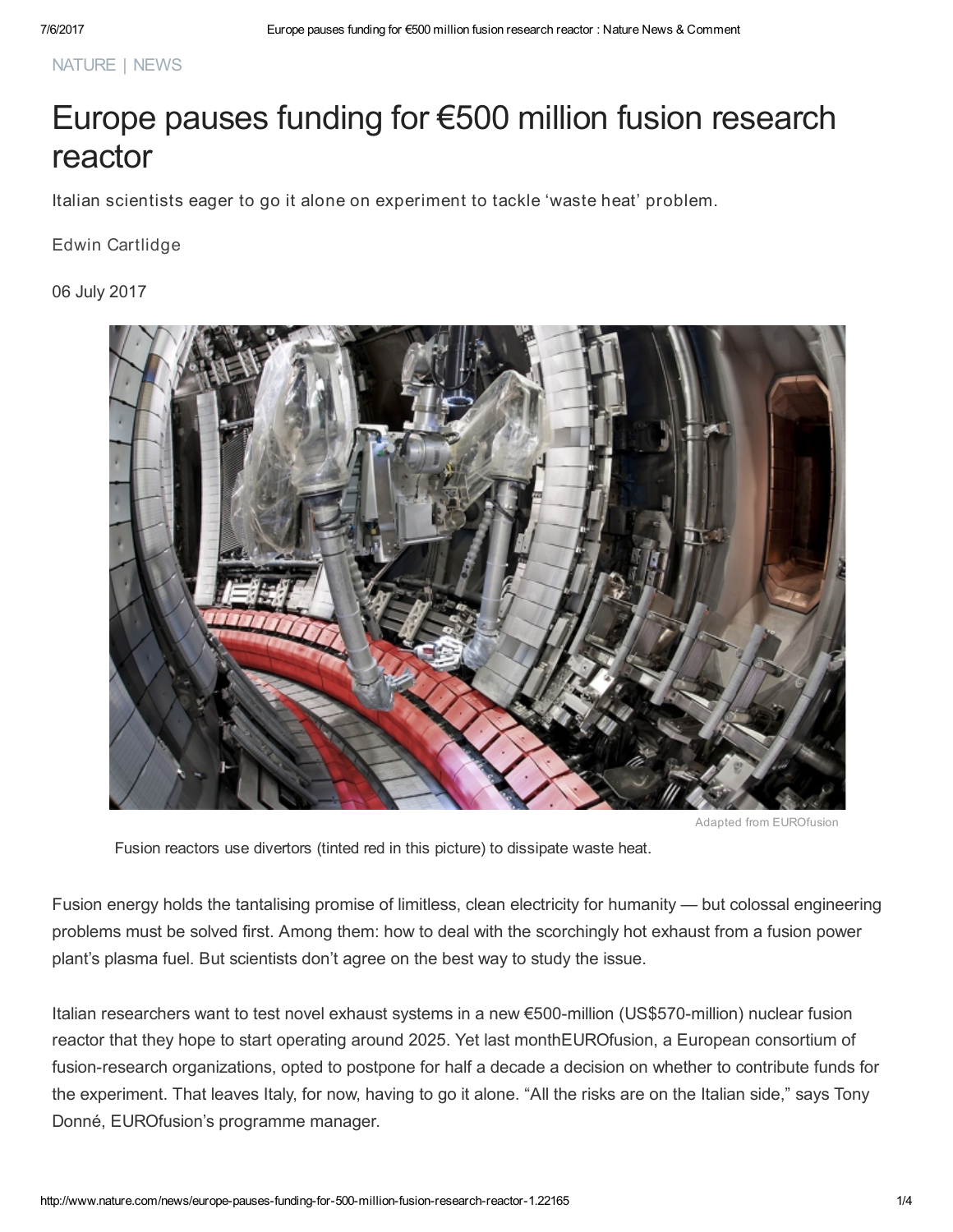#### Fusion's waste-heat problem

Inside a doughnut-shaped tokamak — the leading model for a practical fusion reactor — a plasma of hydrogen isotopes is compressed and heated to hundreds of millions of degrees so that the nuclei fuse, generating energy. Magnetic fields hold the plasma in place, but some hot particles inevitably leak and drift towards the tokamak's wall, dumping huge amounts of energy and eroding its surface. So the fields are shaped to channel leaks to a metal divertor, which dissipates heat by transferring it to a coolant.

ITER, the giant €20-billion fusion reactor under construction in southern France to demonstrate fusion technology, will have a divertor made of stainless steel coated with tungsten. But **ITER would generate electricity only in bursts of a few** minutes. By contrast, the planned DEMO reactor, which would be built after ITER to show that fusion can supply electricity to the grid, would need to operate more or less continuously. It's not clear whether conventional divertors could deal with the greater heat load.

Enter the Divertor [Tokamak](http://www.fsn-fusphy.enea.it/DTT/) Test facility (DTT): a fusion reactor that would have a plasma volume only 4% that of ITER's but that would have space to test different ways to divert waste heat<sup>[1](#page-2-0)</sup>. For example, it could test differently-shaped magnetic fields and divertors to spread the particle load over a larger surface, or could try out materials that might be less susceptible to damage, such as liquid lithium.

#### Related stories

- US advised to stick with [troubled](http://www.nature.com/doifinder/10.1038/nature.2016.19994) fusion reactor ITER
- ITER's new chief will shake up [troubled](http://www.nature.com/doifinder/10.1038/nature.2014.16396) fusion reactor
- South Korea makes [billion-dollar](http://www.nature.com/doifinder/10.1038/nature.2013.12251) bet on fusion power

Physicist Flavio Crisanti of ENEA, Italy's energy and technology agency, which is leading the DTT's design, says the project is an important stepping stone to DEMO. EUROfusion agrees, but thinks that funding the expensive new facility would be premature. At its general assembly meeting in April, the organization approved funding for five other projects on plasma exhaust, most involving upgrades of existing facilities to study specific divertor designs.

That decision followed an expert review that recommended delaying EUROfusion support for the DTT until some of the smaller facilities yield results, which should make clear which design is most promising. It might even be possible to use a conventional divertor in DEMO if it is protected by a layer of gas, such as neon, that could help to dissipate energy by colliding with the hot plasma waste.

### A machine that tries to do it all

Other researchers also have reservations about the DTT. Brian LaBombard, a physicist at the Massachusetts Institute of Technology in Cambridge, says that the DTT's scale "speaks to the severity" of the plasma-exhaust problem, but is scientifically unnecessary. "It is a machine that tries to do it all," he says.

He and his colleagues have proposed an as-yet-unfunded Advanced Divertor Experiment. At an estimated US\$70 million, it would be far cheaper than the DTT because, unlike the Italian design, it would not use superconducting cables to create its magnetic fields and would have a smaller plasma core, but it would still have space to test alternative divertors.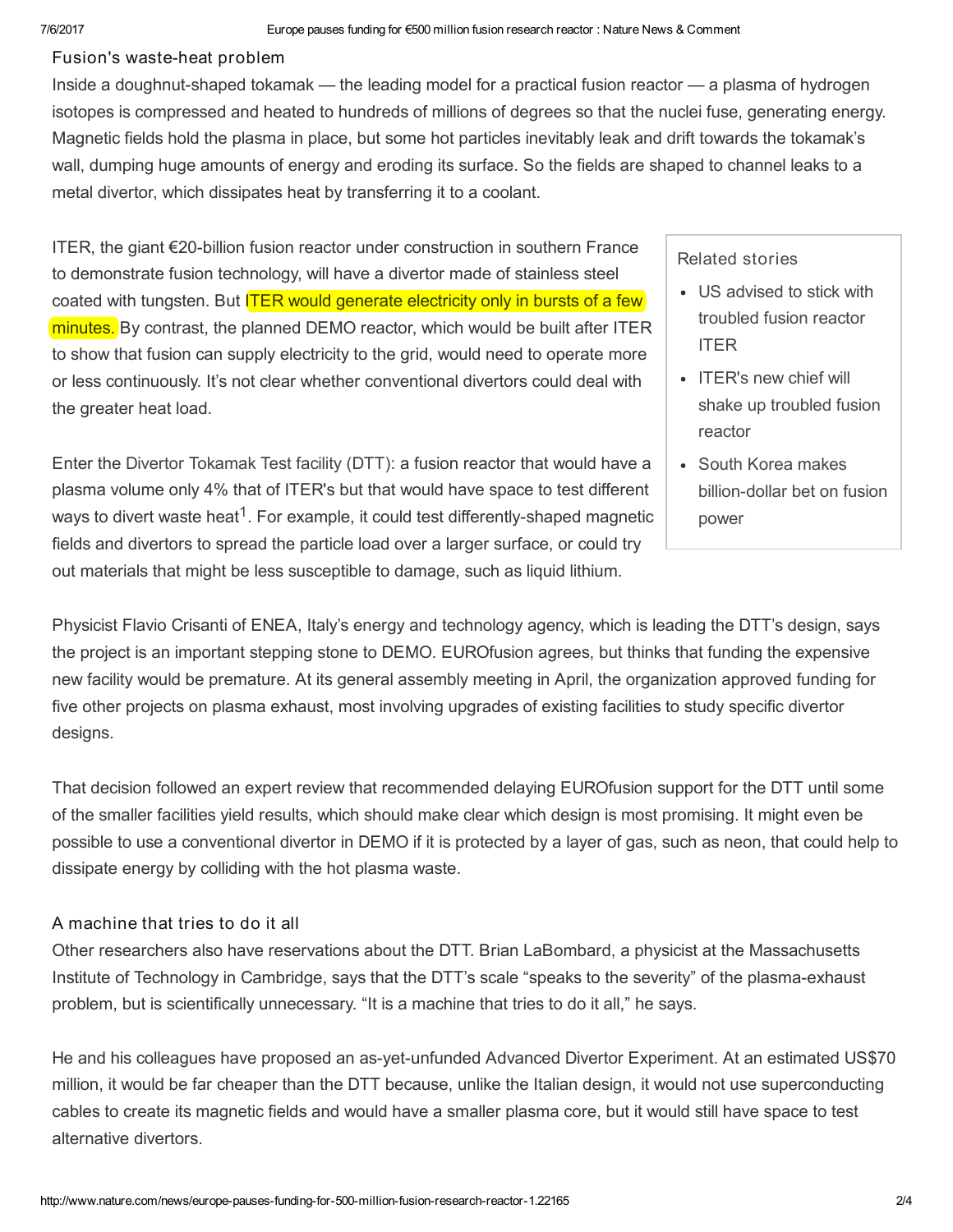#### 7/6/2017 Europe pauses funding for €500 million fusion research reactor : Nature News & Comment

At a workshop in June in Frascati, Italy — the home of ENEA's fusion laboratory — EUROfusion agreed "in principle" to commit €60 million to the DTT in five or six years' time, irrespective of the other experiments' results. However, it will provide the money only if ENEA shows that the DTT can be flexible enough to accommodate a range of possible divertors; the agency must also make good progress on construction over the next few years. EUROfusion will still need to approve that commitment at its general assembly in October.

Crisanti says ENEA hopes to secure a €250-million loan for the facility, possibly from the European Investment Bank, as well as some €120 million from Italy's central government and further money from regional governments and China. He aims to get Italian government approval by the end of 2017.

Italy has a political reason to urgently support the project, Crisanti adds: it is keen to maintain the status of Italian manufacturers of superconducting cables, control systems and robotics. "If we wait for a few years, companies in other countries might overtake them," he says.

Nature doi:10.1038/nature.2017.22165

### [References](javascript:;)

<span id="page-2-0"></span>1. Crisanti, F. et al Nuclear Materials and Energy <http://dx.doi.org/10.1016/j.nme.2017.05.008> (2017). Show [context](javascript:;)

## [Related](javascript:;) stories and links

#### From nature.com

- US advised to stick with [troubled](http://www.nature.com/doifinder/10.1038/nature.2016.19994) fusion reactor ITER 26 May 2016
- ITER's new chief will shake up [troubled](http://www.nature.com/doifinder/10.1038/nature.2014.16396) fusion reactor 21 November 2014
- South Korea makes [billion-dollar](http://www.nature.com/doifinder/10.1038/nature.2013.12251) bet on fusion power 21 January 2013

### Add your comment

By submitting a comment you agree to abide by our [Community](http://www.nature.com/info/community-guidelines.html) Guidelines.

This is a public forum. You can be controversial, but please don't get personal or offensive and do keep it brief. Remember our threads are for feedback and discussion - not for publishing papers, press releases or advertisements. If you find something abusive or inappropriate or which does not otherwise comply with our [Terms](http://www.nature.com/info/tandc.html) or [Community](http://www.nature.com/info/community-guidelines.html) Guidelines, please select the relevant 'Report this comment' link.

#### How do I enter formatted text?